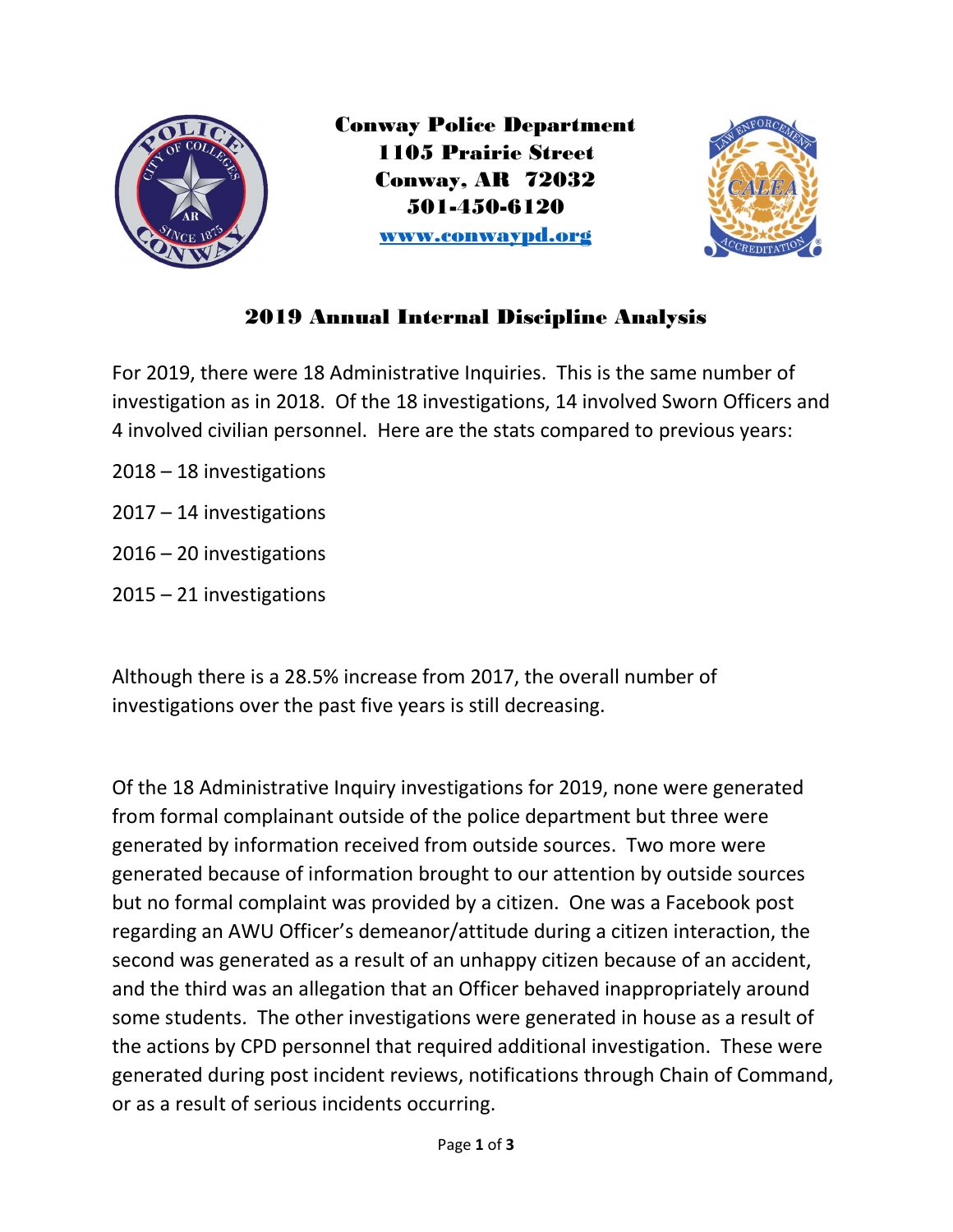Following the 18 Administrative Inquiries, the below information was compiled:

- 4 involved operating emergency vehicles
- 4 involved conduct unbecoming
- 2 involved unprofessional behavior
- 2 involved reporting for duty
- 1 involved unsatisfactory performance
- 1 involved an accidental discharge of a firearm
- 1 involved the use of a discriminatory slur
- 1 involved an in custody death
- 1 involved use of force
- 1 involved harassment
- $\geq 14$  investigations were found to be substantiated
- $\geq 2$  investigations were found to be unsubstantiated
- $\geq 2$  investigations exonerated the accused
- 2 Officer's and 1 Dispatcher resigned in lieu of termination
- 4 Officers were suspended for a combined total of 192 hours
- 4 Officers and 2 Civilian employees received a Letter of Reprimand
- 11 Form 219's\* were issued to Officers and 1 Form 219\* was issued to a civilian employee
- 1 Civilian Employee was placed on the Early Warning System
- 3 Officers were given a verbal counseling

In addition, one Officer received a Letter of Reprimand without the need for an Administrative Inquiry. There were 50 Form 219's\* issued by various supervisors (both Officer and Civilian Employees) for violations that included; at fault accidents, unsatisfactory performance, operation of motor vehicles, and reporting for duty.